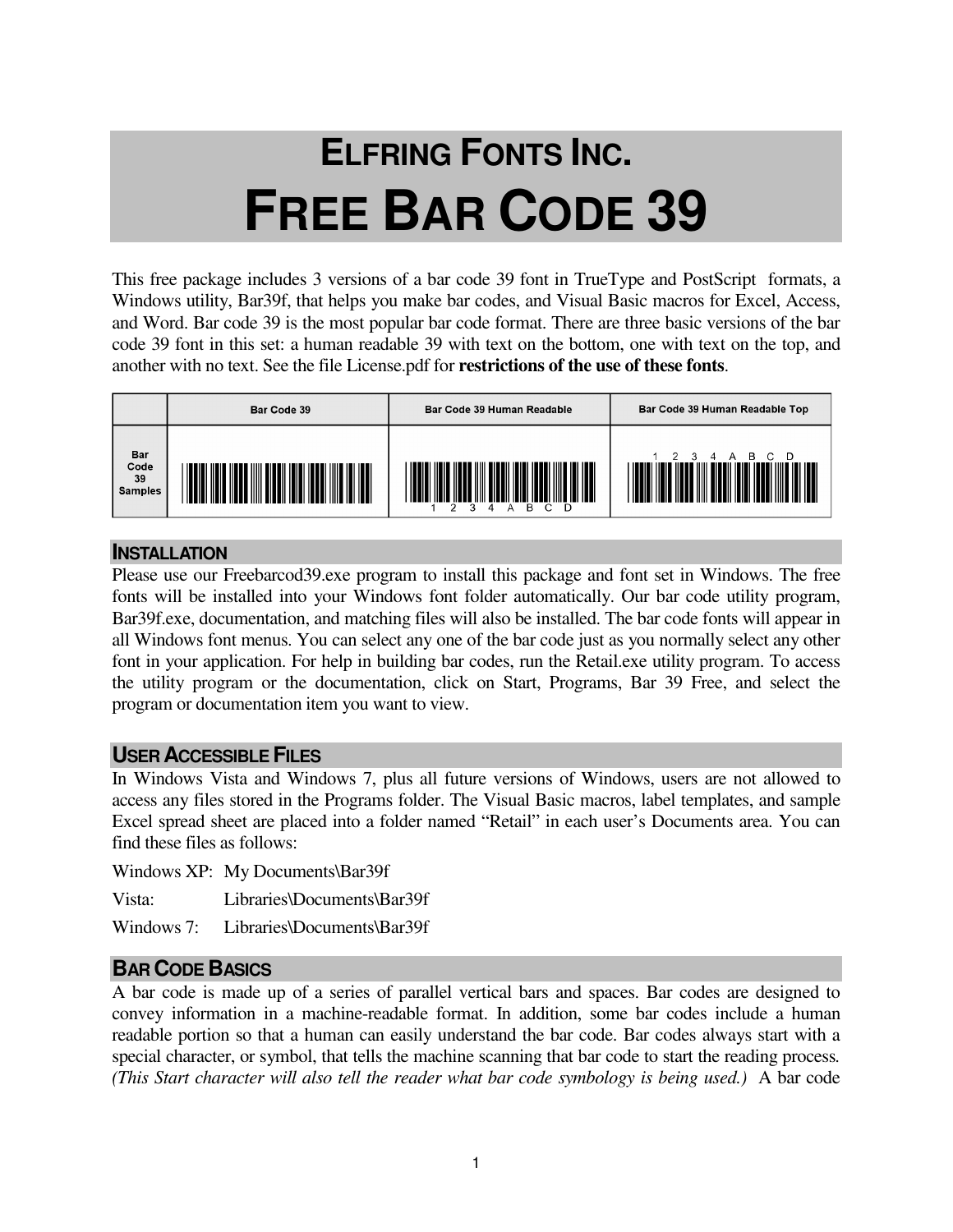always ends with a special character, or symbol, that tells the reader that this is the end of the bar code *(the Stop character)*.

The bar codes in this package are implemented as TrueType fonts. Each character in the font corresponds to its matching bar code pattern. To use a bar code font, you switch to the bar code font, enter the bar code Start character, the data that you want to encode, and the Stop character. Windows will display this data as a bar code on screen and will print a bar code on virtually any printer connected to Windows. For examples of how to do this, run the Bar39 program.

TrueType fonts are scaled by changing their height. The character's width is altered proportionate to the change in height. You can pick virtually any font height by changing the point size. *(There are 72 points to the inch.)* Unfortunately, when printing bar codes you frequently want to control both the bar height and its width, independent of each other. *(Printers and scanners can only handle a fixed range of print densities.)* 

This package gives you six different print densities, or versions, of bar code 3 of 9. If you need thicker bars, which print at the same height, you use a shorter Bar Code 39 font at a bigger point size. If you need thinner bars, which print at the same height, you use a taller Bar Code 39 font at a smaller height. By switching between the six different versions of the same bar code font, you should be able to print these bar codes at both the height and the width you need.

#### **FREE BAR CODE FONTS**

This package contains three different versions of the bar code 39 font. They include a standard bar code, a human readable bar code with text below, and a human readable bar code with text above. In the retail version, each has 6 separate variations, so you can control bar code height and width independent of each other. This **free** bar code set only contains size "d", a total of 3 fonts.

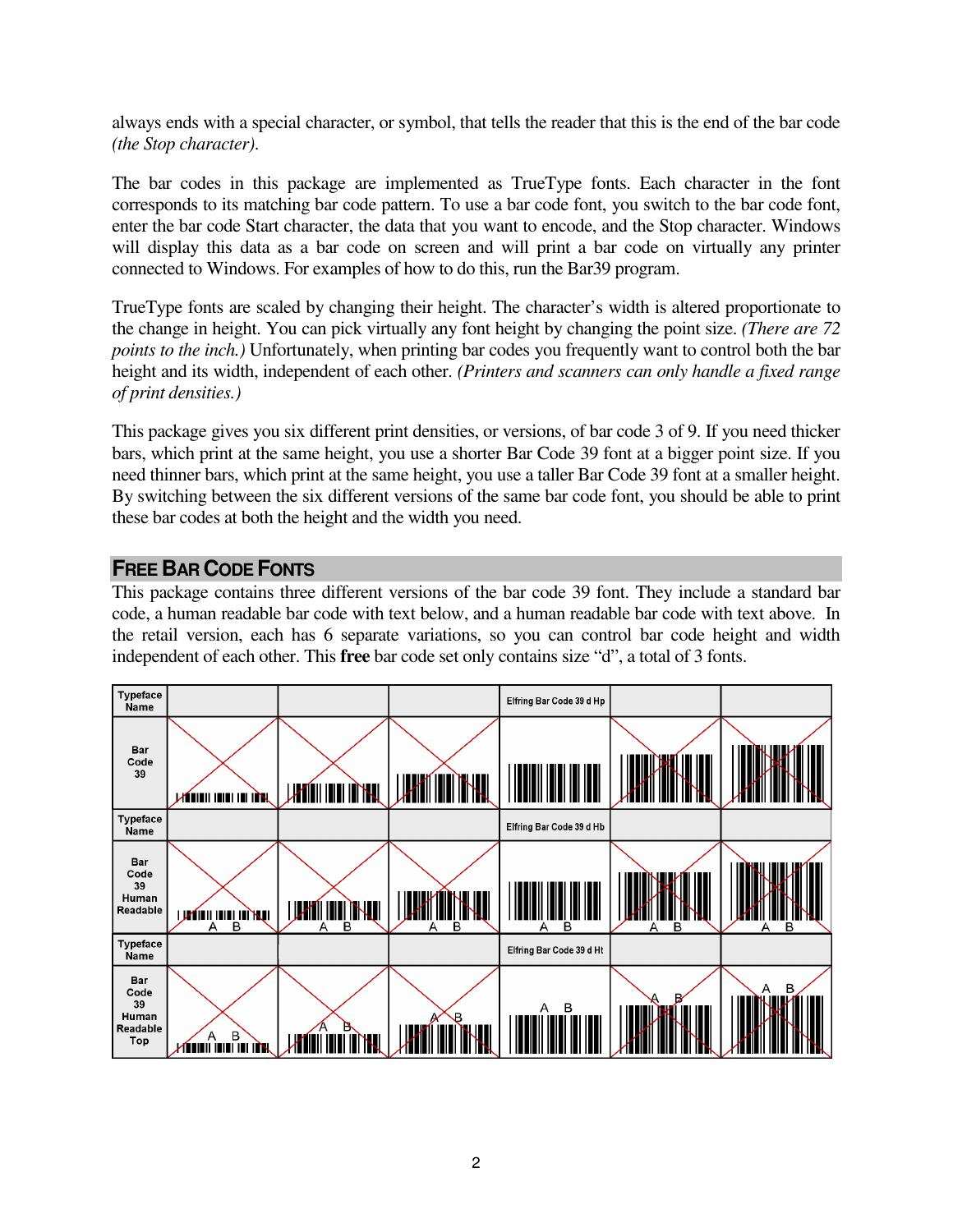The TrueType versions of these fonts were automatically installed into your Windows font folder and are ready for immediate use. If you need to use PostScript versions of these fonts, the PostScript fonts have not been installed. They are available in the folder: \Program Files\Free Bar Code 39. These files are named: ElfringBar39FreeHb.otf, ElfringBar39FreeHt.otf, and ElfringBar39FreeHp.otf.

# **FREE BAR39F UTILITY PROGRAM**

This utility converts your bar code 39 data into actual bar codes. Use this utility to build 39 bar codes and then to copy and paste them into other Windows programs for printing or to print sheets of bar code labels. These bar code fonts are compatible with virtually any Windows program. For programs like Excel and Access see the package documentation for details on using our Visual Basic macros directly inside of those programs.



1) Select the type of bar code 39 to create. Standard bar codes just display bar code patterns. You can also choose human readable bar codes that display the text the bar code represents either above or below it. The HIBC bar code type is disabled.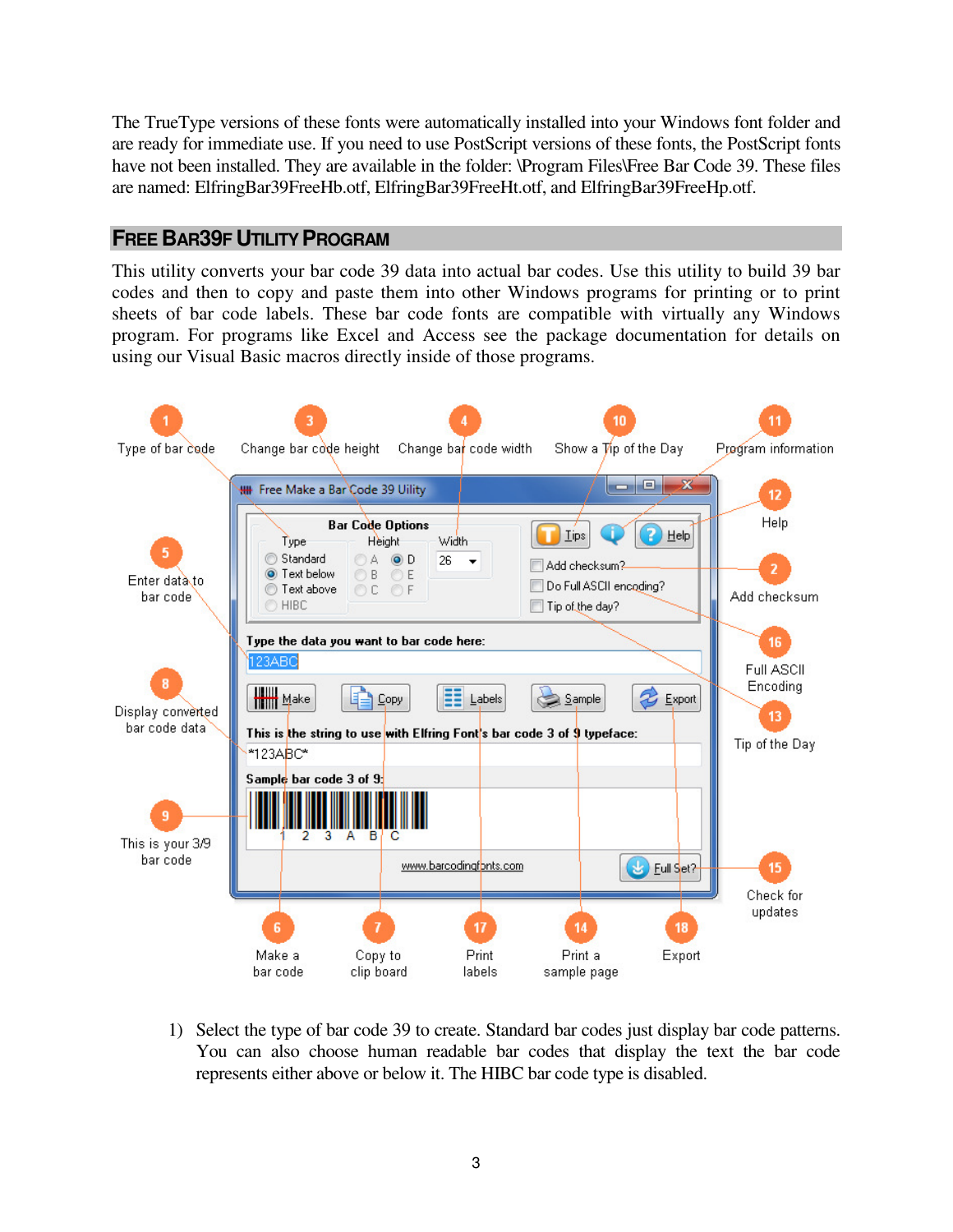- 2) Calculate and add the option bar code 39 checksum (rarely used). This is the standard mod 43 checksum.
- 3) Modify the height of a bar code without changing the width. Bar codes can range from .25 to 1 or more inches in height. This free set limits you to one height
- 4) Scale the bar code width up or down by increasing or decreasing the point size.
- 5) Type in the data you want to bar code here. Your data can contains numbers (0-9), upper case letters (A-Z) and the special characters: space,  $\frac{6}{6}$  % + - . /. Our program will add the Start and Stop character for you. If you enable the optional checksum, this will be calculated and added to your bar code.
- 6) Click this button to make a bar code from your number. The bar code will then be displayed in the bottom window of this program.
- 7) Copy your completed bar code to the Windows clip board. *(The Windows clip board is invisible- don't worry about where it is or how it works.)* You can then paste this bar code directly into virtually any Windows program by pressing Ctrl-V or using the Edit, Paste menu in that program.
- 8) This is the string of characters to use with our bar code fonts. This string includes the Start and Stop codes plus any optional checksum. Note that while you can type in the bar code 39 font, you must always add a Start and Stop character.
- 9) This is a sample of what your bar code will look like. Note that Windows screen resolution is fairly low, so the bar code displayed may not exactly match what will be printed.
- 10) Display the next program Tip of the Day. From here you can page forwards or backwards through the entire list of available tips.
- 11) Display program and contact information including the version number of this software.
- 12) Launch the Windows Help application. The Help form will give you detailed answers to most questions about the program.
- 13) Display the next *Tip of the Day* on each start up when this is checked. Uncheck the box to stop this start up behavior.
- 14) Print a sample page of your 39 bar code to see just what it will look like. This sample page shows you your bar code in a number of different sizes. Use this printout to check bar codes you are printing yourself.
- 15) Info on the full version. Explains other bar code products we offer, scanners, and special deals
- 16) Allow Full ASCII encoding in the bar code. Note your bar code scanner must have this feature enabled or you will not see Full ASCII.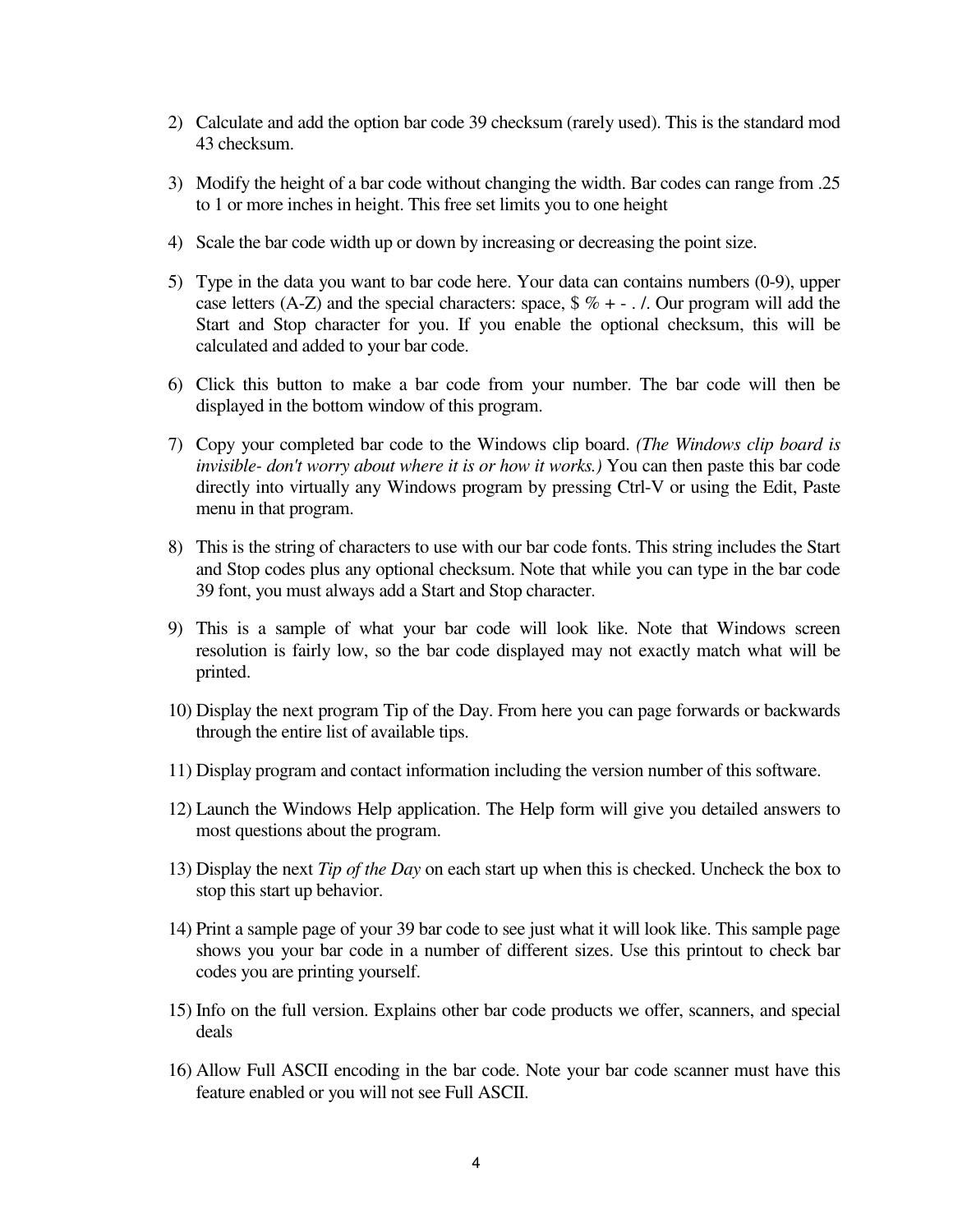17) Print a sheet of labels. Click to open a window to select your label size, and then launch your word processor with that label template. Paste the bar code into any label and add text or graphics.

#### **FREE BAR CODE 39**

Bar Code 39 is a simple bar code format. It does not require a checksum, but an optional checksum can be used in special situations. All 39 bar codes use the \* *(asterisk)* to start and end a bar code. The code 39 format lets you encode numbers, capitol letters, some punctuation, and the space character in your bar code data. These fonts let you access the characters shown in Table 1:

| <b>Table 1</b> |                       |  |              |               |  |              |         |  |              |              |
|----------------|-----------------------|--|--------------|---------------|--|--------------|---------|--|--------------|--------------|
| <b>ASCII</b>   | Code 39               |  | <b>ASCII</b> | Code 39       |  | <b>ASCII</b> | Code 39 |  | <b>ASCII</b> | Code 39      |
| space          | $\tilde{\phantom{a}}$ |  | 3            | 3             |  | E            | Е       |  | P            | P            |
| \$             | \$                    |  | 4            | 4             |  | $\mathbf{F}$ | F       |  |              |              |
| $\%$           | $\%$                  |  | 5            | 5             |  | G            | G       |  | $\mathbf R$  | $\mathbf R$  |
| $\ast$         | Start/Stop            |  | 6            | 6             |  | H            | H       |  | S            | S            |
| $\ddot{}$      | $+$                   |  | ⇁            | ⇁             |  |              |         |  | $\mathbf{T}$ | $\mathbf{T}$ |
| -              |                       |  | 8            | 8             |  |              |         |  | $\mathbf{I}$ | U            |
| ٠              | ٠                     |  | 9            | 9             |  | K            | K       |  | $\mathbf{V}$ | V            |
|                |                       |  | Α            | A             |  |              |         |  | W            | W            |
| 0              |                       |  | B            | B             |  | M            | M       |  | X            | X            |
|                |                       |  | ⌒            | $\mathcal{C}$ |  | N            | N       |  | $\mathbf{V}$ | $\bf v$      |
| ◠              | ◠                     |  |              | D             |  |              |         |  | Z            | Z            |

Note that since TrueType fonts do not allow a printable character to be defined for the space position, we have mapped the actual bar code 3 of 9 space to the tilde  $\sim$  character. If you want to use Access, Excel, or Word to print bar codes, see the information on Visual Basic functions in this manual.

To print a bar code of the data 012345, you need to add a Start character to the beginning of the string, and the matching Stop character at the end of the string. So the actual string to print is \*012345\*. This becomes the bar code:



# **FREE BAR CODE 39 CHECKSUM**

Bar code 39 supports an optional checksum. The checksum character follows your data, and is positioned before the Stop code. The checksum is calculated by assigning each character a numerical Value, summing the Values of all characters, and then performing a modulo 43 division. Table 2 shows the numerical Value assignment for bar code 39.

For example, to generate a checksum for the string "CODE 39", you look up the Values of these characters and add them together:

 $12 + 24 + 13 + 14 + 38 + 3 + 9 = 113$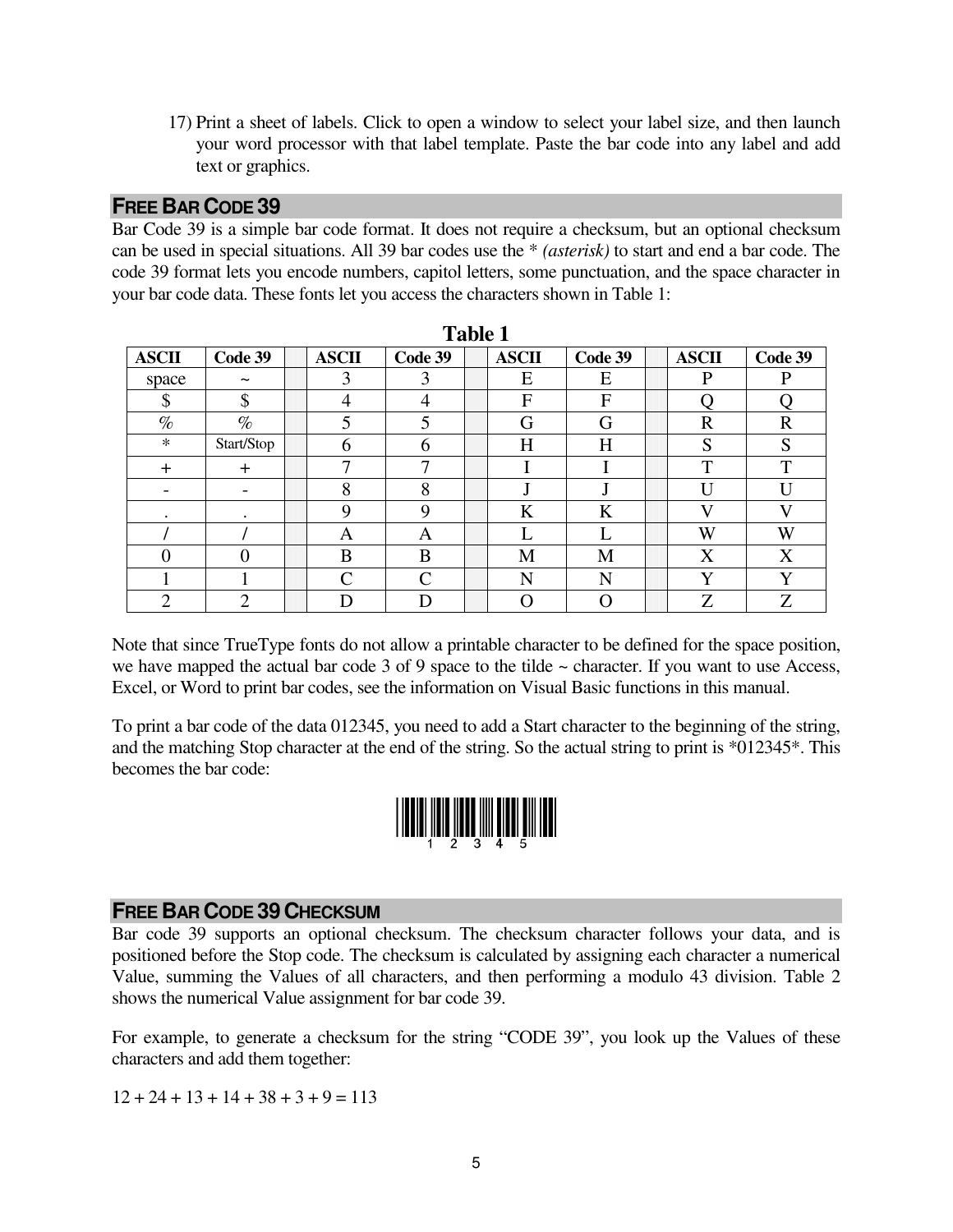Now divide by 43 and use the remainder (not the result) as the checksum:

113 / 43 = 2 remainder 27

So the checksum has a value of 27, which from the chart above is an "R". Thus the string to use to encode a bar code 39 with checksum for "CODE 39" is

\*CODE~39R\*



| 1 avit 4       |        |  |                    |       |  |                |              |  |         |              |
|----------------|--------|--|--------------------|-------|--|----------------|--------------|--|---------|--------------|
| Code 39        | Value  |  | Code 39            | Value |  | Code 39        | <b>Value</b> |  | Code 39 | <b>Value</b> |
| $\overline{0}$ | 0      |  | B                  | 11    |  | M              | 22           |  | X       | 33           |
|                |        |  | $\curvearrowright$ | 12    |  | N              | 23           |  | Y       | 34           |
| $\overline{2}$ | C<br>∠ |  | D                  | 13    |  | $\Omega$       | 24           |  | Z       | 35           |
| 3              | 3      |  | E                  | 14    |  | P              | 25           |  |         | 36           |
| 4              | 4      |  | F                  | 15    |  |                | 26           |  |         | 37           |
| 5              | 5      |  | G                  | 16    |  | $\overline{R}$ | 27           |  | space   | 38           |
| 6              | 6      |  | H                  | 17    |  | S              | 28           |  | \$      | 39           |
| 7              | ⇁      |  |                    | 18    |  | T              | 29           |  |         | 40           |
| 8              | 8      |  |                    | 19    |  | $\mathbf{I}$   | 30           |  | $\pm$   | 41           |
| 9              | 9      |  | K                  | 20    |  | $\mathbf{V}$   | 31           |  | $\%$    | 42           |
| A              | 10     |  |                    | 21    |  | W              | 32           |  |         |              |

**Table 2** 

# **HEALTH INDUSTRY BAR CODES (HIBC)**

Each Health Industry Bar Codes (HIBC) bar code starts with a + character to identify it as an HIBC code. This is followed by three fields of bar code data and then a checksum. The first field is a 4 character identifier which consists of a letter followed by 3 digits. *(This unique identifier is assigned to you by the HIBCC.)* This identifier is followed by a 1 to 13 alphanumeric product or catalog number. Finally the last character in your data is a unit of measurement digit from 0 - 9. A checksum digit is required after your data. Our software always adds the Start and Stop characters, the leading +, and the checksum. **Note the free package will not calculate or make HIBC bar codes.** If you need this functionality, you will need to purchase the full retail package.

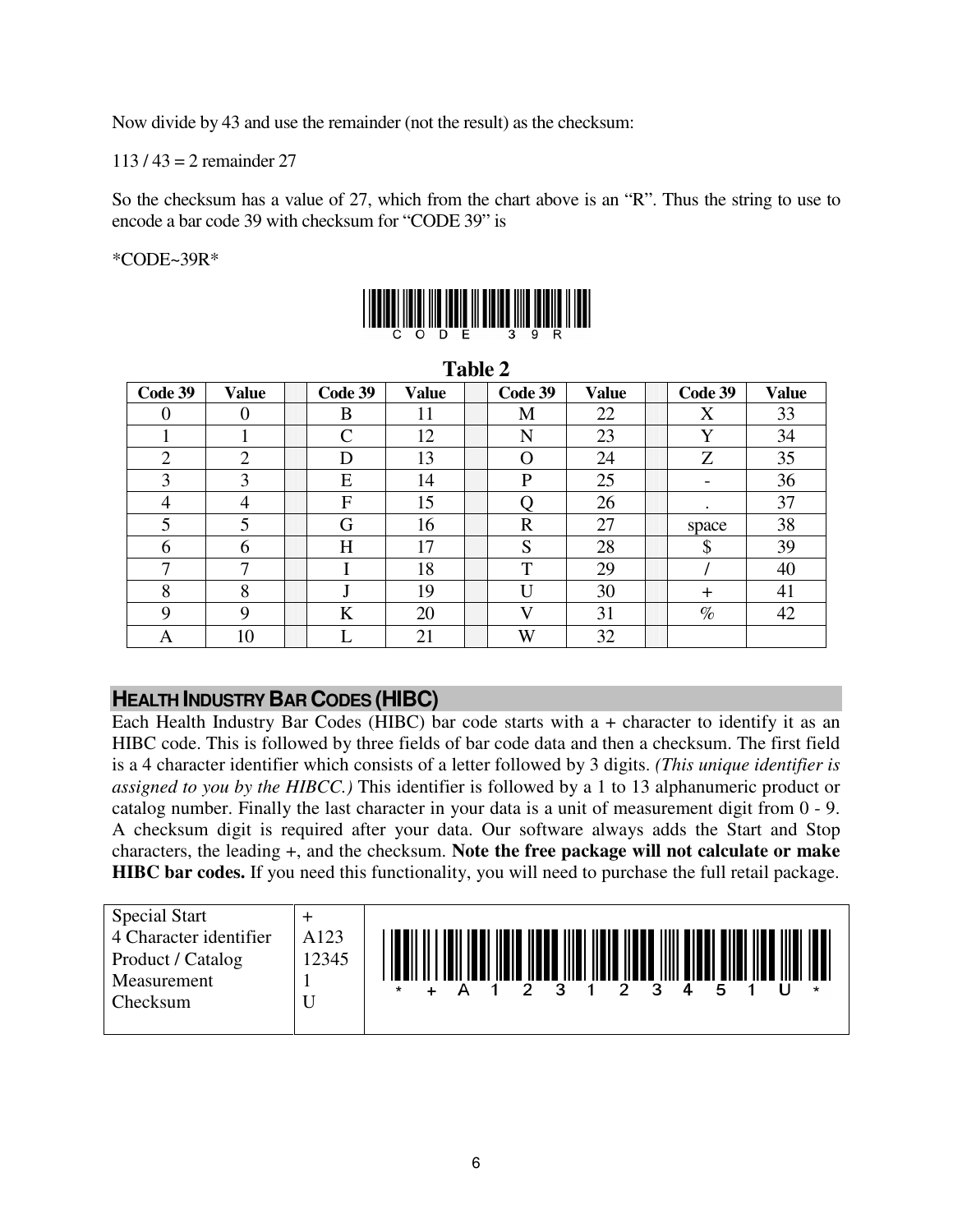#### **FREE BAR CODE 39FULL ASCII**

Bar code 39 has only 43 characters defined for it. However, it is possible to encode all 128 ASCII characters using the Full ASCII mode of bar code 39. Note that Full ASCII is a function of the bar code reader, not the bar code. Your bar code scanner must have this feature and you must enable it in your reader before trying to scan Full ASCII data.

When a bar code reader scans Full ASCII data, it uses the symbols  $\frac{1}{2}$  /% and + to modify the meaning of the other characters in bar code 39. So it takes two characters to create each new ASCII character. You get a much lower printer density, but can print the full ASCII character set. Table 3 shows the encoding used to generate Full ASCII. Note that if your bar code reader does not support Full ASCII mode, you will simply get the two characters you used to represent the single ASCII character.

| <b>ASCII</b>    |                 | Code | <b>ASCII</b>             |                 | Code                    |                         | <b>ASCII</b> | Code           | <b>ASCII</b>        |     | Code |
|-----------------|-----------------|------|--------------------------|-----------------|-------------------------|-------------------------|--------------|----------------|---------------------|-----|------|
| Char Decimal    |                 | 39   | Char Decimal             |                 | 39                      |                         | Char Decimal | 39             | <b>Char Decimal</b> |     | 39   |
| <b>NUL</b>      | 00              | %U   | Space                    | 32              |                         | @                       | 64           | %V             |                     | 96  | %W   |
| SOH             | 01              | \$A  |                          | 33              | /A                      | A                       | 65           | A              | а                   | 97  | +A   |
| <b>STX</b>      | 02              | \$B  | $\overline{\mathbf{a}}$  | 34              | /B                      | B                       | 66           | B              | b                   | 98  | $+B$ |
| <b>ETX</b>      | 03              | \$C  | #                        | 35              | /C                      | C                       | 67           | C              | C                   | 99  | $+C$ |
| <b>EOT</b>      | 04              | \$D  | \$                       | 36              | /D                      | D                       | 68           | D              | d                   | 100 | $+D$ |
| <b>ENQ</b>      | 05              | \$E  | $\%$                     | 37              | /E                      | E                       | 69           | E              | e                   | 101 | +E   |
| <b>ACK</b>      | 06              | \$F  | &                        | 38              | /F                      | F                       | 70           | F              | $\mathsf{f}$        | 102 | +F   |
| <b>BEL</b>      | 07              | \$G  | $\epsilon$               | 39              | /G                      | G                       | 71           | G              | g                   | 103 | +G   |
| <b>BS</b>       | 08              | \$H  |                          | 40              | /H                      | Η                       | 72           | H              | h                   | 104 | $+H$ |
| HT              | 09              | \$1  |                          | 41              | $\sqrt{ }$              |                         | 73           |                |                     | 105 | $+1$ |
| LF              | 10              | \$J  | $\star$                  | 42              | $\overline{\mathsf{J}}$ | J                       | 74           | J              |                     | 106 | +J   |
| VT              | 11              | \$Κ  | $\ddot{}$                | 43              | /K                      | Κ                       | 75           | Κ              | k                   | 107 | +K   |
| FF              | 12              | \$L  | $\overline{1}$           | 44              | /L                      | L                       | 76           |                |                     | 108 | +L   |
| СR              | 13              | \$M  | $\overline{\phantom{0}}$ | 45              | $\blacksquare$          | M                       | 77           | M              | m                   | 109 | +M   |
| <b>SO</b>       | 14              | \$N  | ٠                        | 46              | ٠                       | N                       | 78           | N              | n                   | 110 | $+N$ |
| SI              | 15              | \$0  |                          | 47              | $\overline{O}$          | $\circ$                 | 79           | O              | $\circ$             | 111 | $+O$ |
| <b>DLE</b>      | 16              | \$Ρ  | 0                        | 48              | $\pmb{0}$               | P                       | 80           | P              | р                   | 112 | $+P$ |
| DC <sub>1</sub> | 17              | \$Q  | $\mathbf{1}$             | 49              | $\mathbf{1}$            | Q                       | 81           | Q              | q                   | 113 | +Q   |
| DC <sub>2</sub> | 18              | \$R  | $\overline{2}$           | 50              | $\overline{c}$          | $\overline{\mathsf{R}}$ | 82           | $\overline{R}$ | r                   | 114 | $+R$ |
| DC <sub>3</sub> | 19              | \$S  | 3                        | 51              | 3                       | S                       | 83           | S              | S                   | 115 | $+S$ |
| DC4             | 20              | \$Τ  | $\overline{\mathbf{4}}$  | 52              | $\overline{\mathbf{4}}$ | T                       | 84           | Ŧ              | t                   | 116 | $+T$ |
| <b>NAK</b>      | 21              | \$U  | $\overline{5}$           | 53              | 5                       | U                       | 85           | U              | u                   | 117 | $+U$ |
| <b>SYN</b>      | 22              | \$V  | 6                        | 54              | 6                       | $\vee$                  | 86           | $\vee$         | v                   | 118 | $+V$ |
| <b>ETB</b>      | 23              | \$W  | $\overline{7}$           | 55              | $\overline{7}$          | W                       | 87           | W              | W                   | 119 | $+W$ |
| CAN             | 24              | \$Χ  | 8                        | 56              | 8                       | Χ                       | 88           | X              | x                   | 120 | +X   |
| EM              | 25              | \$Y  | 9                        | 57              | 9                       | Υ                       | 89           | Υ              | ٧                   | 121 | +Y   |
| <b>SUB</b>      | 26              | \$Z  | à,                       | $\overline{58}$ | Z                       | $\overline{z}$          | 90           | $\overline{Z}$ | $\overline{z}$      | 122 | $+Z$ |
| <b>ESC</b>      | $\overline{27}$ | %A   | $\mathbf{r}$<br>$\,$     | 59              | %F                      |                         | 91           | %K             |                     | 123 | %P   |
| <b>FS</b>       | 28              | %B   | $\,<\,$                  | 60              | %G                      |                         | 92           | %L             |                     | 124 | %Q   |
| GS              | 29              | %C   | $=$                      | 61              | %H                      |                         | 93           | %M             |                     | 125 | %R   |
| <b>RS</b>       | 30              | %D   | >                        | 62              | %                       | ۸                       | 94           | %N             | $\tilde{}$          | 126 | %S   |
| US              | 31              | %E   | $\overline{2}$           | 63              | %J                      |                         | 95           | %O             | <b>DEL</b>          | 127 | %T   |

**Table 3**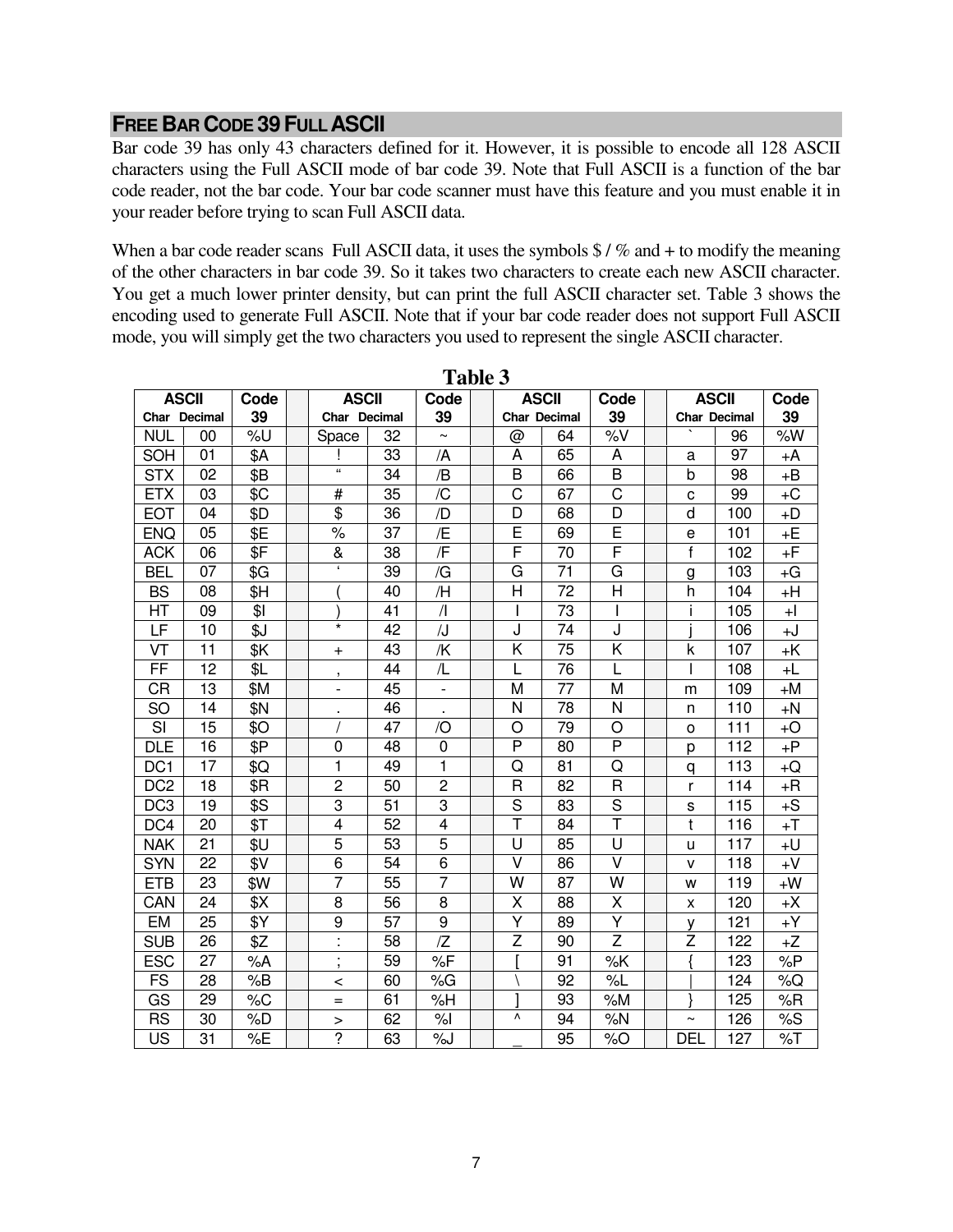#### **ASPECT RATIOS /PRINT DENSITY**

The wide to narrow ratio for these bar code fonts is 3.0. This ratio can not be changed. This free bar code set does not let you vary the aspect ratio of the bar code. The retail font set includes 6 different aspect ratios of each bar code: .25 *(A),* .5 *(B),* .75 *(C),* 1.0 *(D),* 1.5 *(E),* and 2.0 *(F).* When you are building a bar code, start with the D version of the bar code font. Once you have the bar code length set to what you want, you can vary the bar code height, without changing the bar code length, by changing the font to one of the A, B, C, E, or F versions. The B version will print a bar code of exactly the same length as the D, but at .5 times the bar height. The E version will print a bar code of exactly the same length as the D, but at 1.5 times the bar height. Maximum print density *(not including Start/Stop codes)* is 6.25 characters/inch on 300 dpi printers, or 12.5 CPI on 600 dpi printers. If you exceed this print density, your bar code scanner may not be able to read the bar codes you print.

#### **PRINTING SHEETS OF LABELS**

This free bar code font set adds the ability to print bar codes to other, existing Windows programs. It does not print bar code labels all by itself. It uses label templates to lay out label sheets in your existing word processor. A template tells your word processor how to arrange information to fit specific sheets of labels. Once you have a template you can use any word processor to build your own labels with bar codes. The bar codes do not have to be identical and you can also include other text or graphics on each label. Our utility will let you create a bar code and then automatically open up the label template of your choice in your word processor.

Just click on *Labels*, select a label size, and click *Print*. Your word processor will open and display the label template. Put the cursor in the first label and paste your bar code there. Adjust the size of the bar code to fit the label by changing the font name and point size.

This package includes label templates in RTF format *(compatible with virtually all word processors)* for most popular label styles. You can open any of these templates in your word processor to lay out a label. To locate these files using your word processor click on Open and then select the "Libraries\Documents" folder. Look for a new subfolder with the name: \Bar39.

| <b>Template</b> | <b>Label Size</b>   | Labels/Sheet |
|-----------------|---------------------|--------------|
| ef167.rtf       | $1.75 \times 0.50$  | 80           |
| ef570.rtf       | $1.75 \times 1.25$  | 32           |
| ef060.rtf       | $2.625 \times 1.00$ | 30           |
| ef161.rtf       | $4.00 \times 1.00$  | 20           |
| ef162.rtf       | $4.00 \times 1.33$  | 14           |
| ef163.rtf       | $4.00 \times 2.00$  | 10           |
| ef197.rtf       | $4.00 \times 1.50$  | 12           |
| ef164.rtf       | $4.00 \times 3.33$  | 6            |

Our Bar39.exe utility also lets you use your own custom label template. See your word processor manual for details on how to create a template, or download one from your label supplier. Once you have your own custom template, save the template file *(in rich text format)* in the Libraries\Documents\Bar39 folder with the file name "custom.rtf". Our Bar39.exe utility will directly access that template to let you easily print labels.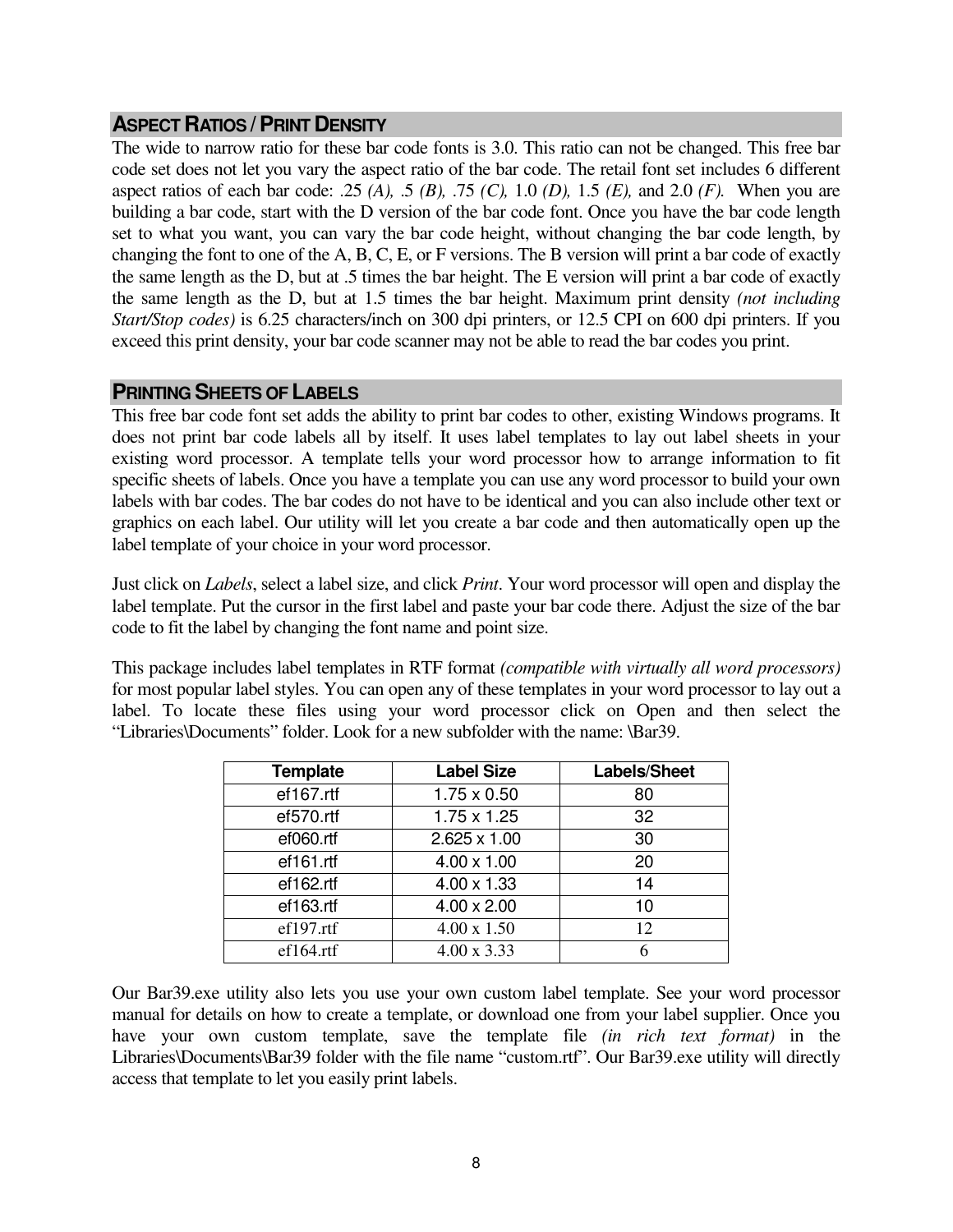# **EMBEDDING BAR CODE FONTS IN PDF FILES**

The fonts in this bar code set have restricted embedding rights. When you embed a font in a PDF document, you are actually distributing a copy of that font with every single PDF file you generate. Your PDF generator glues a copy of the bar code font to the end of each PDF file it builds. This font is then installed on every computer that views the PDF document.

#### **VISUAL BASIC MACROS FOR ACCESS, EXCEL, AND WORD**

This free package contains Visual Basic macros that let you automatically build bar code 39 strings in Excel, Access, and indirectly in Word. These macros, and a sample Excel spread sheet that uses them, are located in a folder called Bar39f under your My Documents folder. (**My Documents\Bar39f**) This set includes the following functions:

| <b>Function</b> | <b>Details</b>                                                                                                                                                                                                                                                                                                                                                                                                                                                                                                                                                                                                                               |
|-----------------|----------------------------------------------------------------------------------------------------------------------------------------------------------------------------------------------------------------------------------------------------------------------------------------------------------------------------------------------------------------------------------------------------------------------------------------------------------------------------------------------------------------------------------------------------------------------------------------------------------------------------------------------|
| Bar39(Text)     | Converts the input text data into a complete bar code 39. The function adds<br>the Start code, throws away all characters that aren't in standard bar code<br>39, appends the data, and puts the Stop code at the end. This result must<br>be formatted with one of the following typefaces: Bar Code 39 a, Bar Code<br>39 a HR, Bar Code 39 b, Bar Code 39 b HR, Bar Code 39 c, Bar Code 39 c<br>HR, Bar Code 39 d, Bar Code 39 d HR, Bar Code 39 e, Bar Code 39 e HR,<br>Bar Code 39 f, Bar Code 39 f HR.                                                                                                                                  |
| Bar39cs(Text)   | Converts the input text data into a bar code 39 with checksum. The<br>function adds the Start code, throws away all characters that aren't in<br>standard bar code 39, appends the data, calculates and appends the<br>checksum, and puts the Stop code at the end. This result must be<br>formatted with one of the following typefaces: Bar Code 39 a, Bar Code 39<br>a HR, Bar Code 39 b, Bar Code 39 b HR, Bar Code 39 c, Bar Code 39 c<br>HR, Bar Code 39 d, Bar Code 39 d HR, Bar Code 39 e, Bar Code 39 e HR,<br>Bar Code 39 f, Bar Code 39 f HR.                                                                                     |
| Bar39fa(Text)   | Converts the input text data into a bar code 39 in Full ASCII mode. Note<br>your bar code reader must have Full ASCII mode enabled to use this<br>function! The function adds the Start code, converts characters that aren't<br>in standard bar code 39 into their Full ASCII character pairs, appends the<br>data, and puts the Stop code at the end. This result must be formatted with<br>one of the following typefaces: Bar Code 39 a, Bar Code 39 a HR, Bar<br>Code 39 b, Bar Code 39 b HR, Bar Code 39 c, Bar Code 39 c HR, Bar<br>Code 39 d, Bar Code 39 d HR, Bar Code 39 e, Bar Code 39 e HR, Bar<br>Code 39 f, Bar Code 39 f HR. |

#### **Table 4**

#### **Warning!**

Unlike our utility program, *Bar39f*, these Visual Basic functions do **very** limited error checking. You must make sure that the data you send to the function is correct! If you send bad data, your bar codes may be unreadable or they may not encode the data you think they have. Please use the *Bar39f* utility program to verify that your data is correct before using these Visual Basic functions to mass produce bar codes.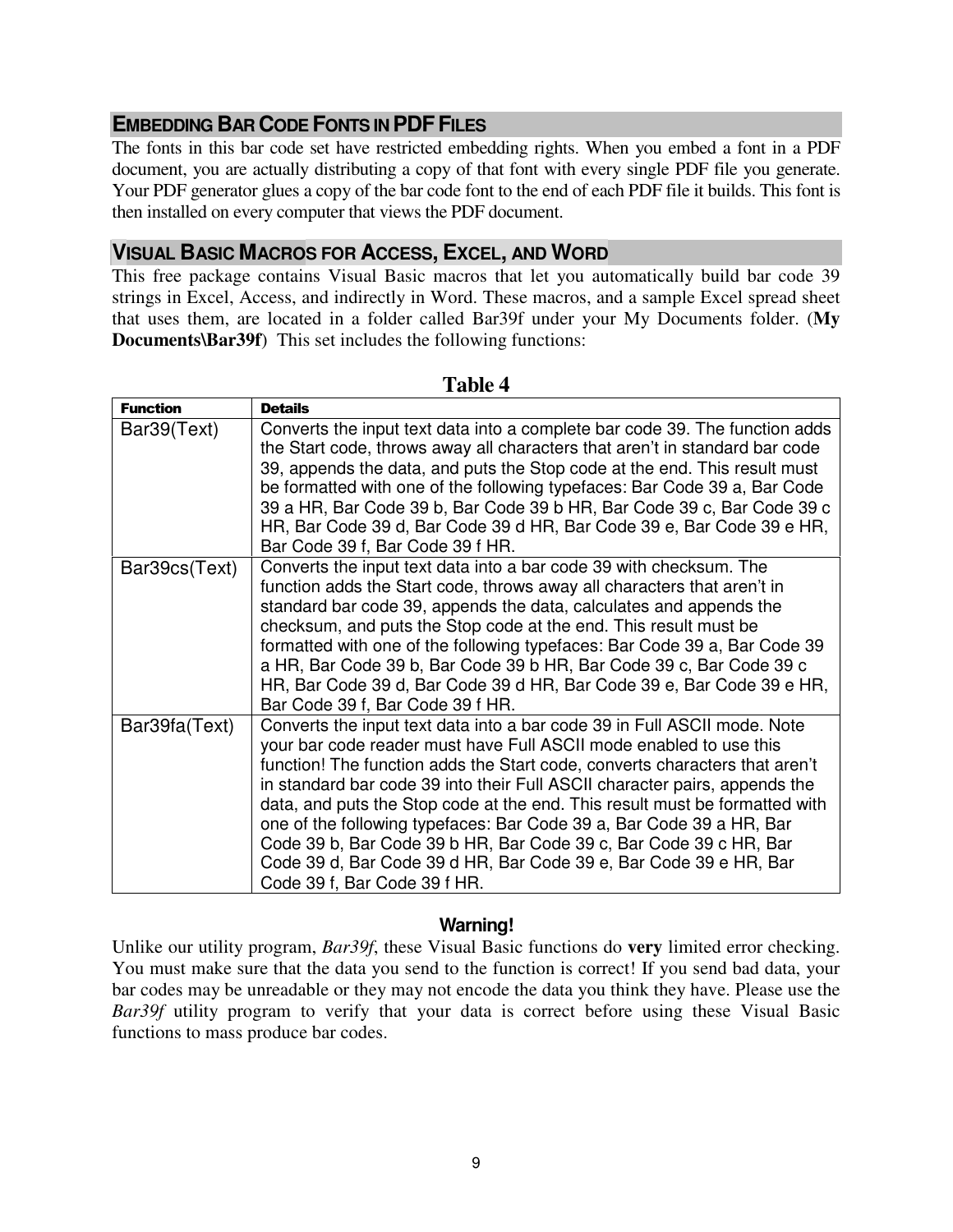#### **Using Visual Basic Functions in Excel**

Open the spread sheet you want to add bar code 39 functions to *(or create a new spread sheet)*. Click on Tools, Macros, then Visual Basic Editor. In the Visual Basic Editor tool, click on File, Import File, and select the drive and folder where you installed our Bar Code 39 package *(probably Bar39f)*. The Visual Basic file **VBbar39f.bas** should appear there. Select this file and open it. This will add a new module, EFBAR39, to your spread sheet. This module adds the three functions *(see Table 4)* to your spread sheet and is saved along with it.

These bar code functions can be used in any formula or cell to build working bar codes. For example, if cell H9 is defined as a text cell *(Format, Cell, Number, Text)* and cell I9 has the formula =Bar39(H9), then any text entered in cell H9 will be converted into a bar code string in cell I9. Note that you also need to select the proper typeface for that bar code type, using Format, Cell, Font. See Chart 1 for applicable font names.

#### **Using Visual Basic functions in Access**

Open the database where you want to add bar code 39 functions *(or create a new database)*. Under your database Objects, click on Modules, then click on the New icon at the top of the box. This will bring up the Visual Basic Editor tool. Click on File, Import File, and select the drive and folder where you installed our Bar Code 39 package *(probably Bar39f)*. The Visual Basic file **VBbar39f.bas** should appear there. Select this file and open it. This will add a new module, EFBAR39, to your database. This module adds three new functions to your database and is saved along with it. Table 4 lists these functions.

These bar code functions can be used in a report to build working bar codes. To use these functions, pass data to them from your table fields and return the result in a report. You do this by entering a formula =Bar39([table.field]) in the control source field of the report. Note that you need to select the proper typeface for that bar code subset. See Chart 1 for a complete listing of font names.

#### **Using Visual Basic functions in Word**

While Word does have the ability to use Visual Basic functions in macros, you need to be a macro expert to use these functions. You can, however, combine Word and Excel to print bar code 39! The basic idea is to keep your data in Excel, and to have Excel format the data for bar code printing. You then do a mail merge in Word, selecting the formatted string from Excel as the data source.

Place your data in Excel in a specific column. You then apply one of our bar code functions to the data in that column, producing a second column that contains the formatted string. This second column is passed to Word in the mail merge. You must make sure to select the proper subset typeface for your mail merge field. See Chart 1 for a complete list of font names. Also note that the on-screen display of the bar code will not look correct. Only the data printed by the mail merge will be in the correct bar code 39 format.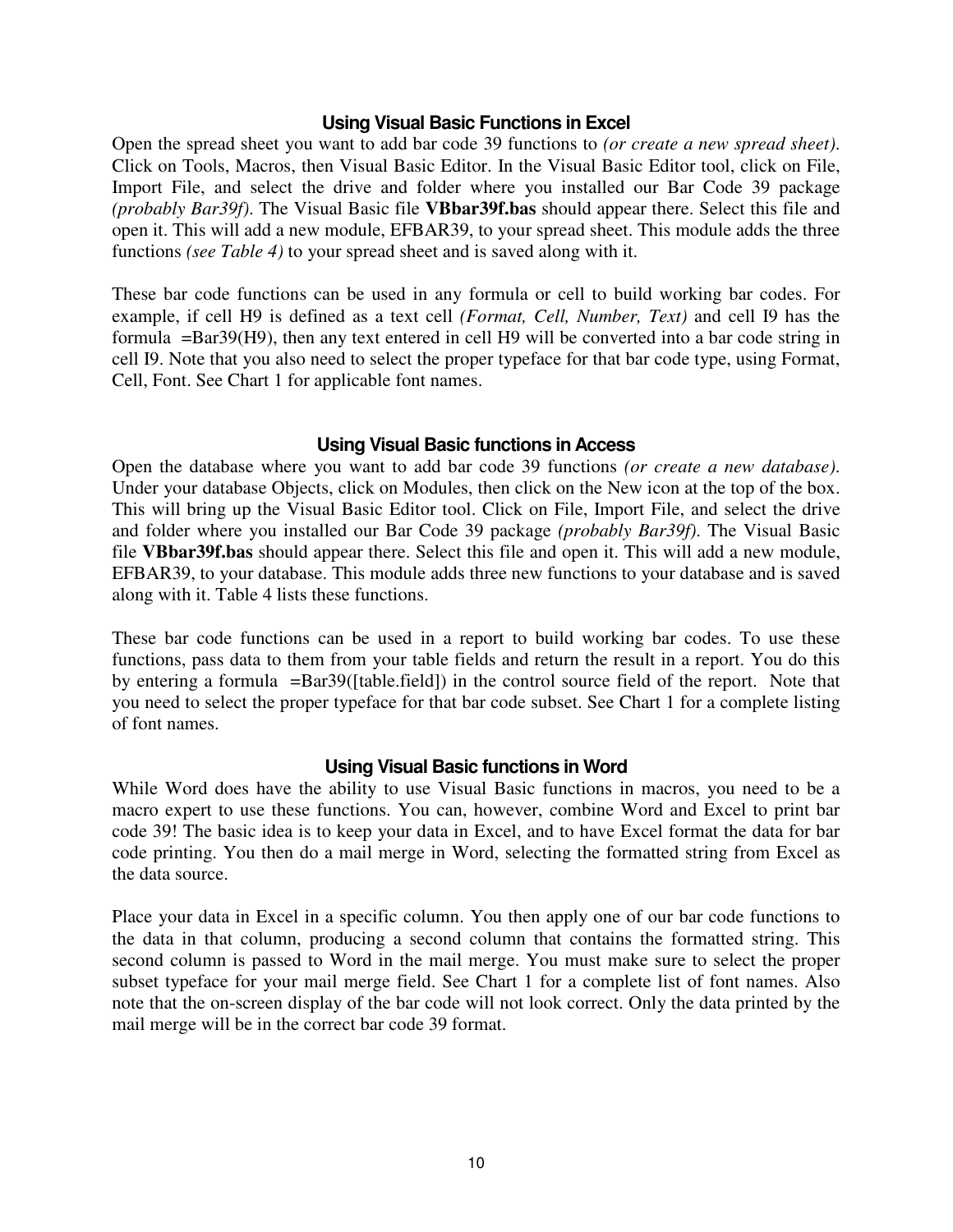# **Glossary**

**Application Program:** a computer program that performs useful work not related to the computer itself. Examples are word processors, spreadsheets, accounting systems, and engineering programs.

**ASCII:** American Standard Code for Information Interchange – a standard code for representing characters as numbers that is used on most microcomputers, computer terminals, and printers.

**Aspect ratio**: the ratio of height to width.

**Character string**: a sequence of characters stored in a computer and treated as a single data item.

**Checksum:** a number that accompanies data transferred from one place to another and helps to ensure that the data was transferred correctly.

**Clipboard:** a holding area to which information can be copied in order to transfer it from one application to another.

**CPI:** characters per inch.

**DPI:** dots per inch: the number of pixels or printer dots per linear inch.

**Font:** a complete collection of characters, in a consistent style and size. This includes upper and lower case letters, numerals, punctuation, ligatures, and reference marks.

**Modulo:** a mathematical operation that gives the remainder when one number is divided by another.

**Pixels**: one of the individual dots that make up a graphical image.

**Radio button:** small circles in a dialog box, only one of which can be chosen at a time. Choosing any button with the mouse causes all the other buttons in the set to be cleared.

**Scalable**: able to be used on a large or small scale without major changes.

**Symbology:** a method of representing information by printed characters.

**TrueType Font:** an outline typeface that can be scaled or sized to practically any size.

**Scanner:** a device that enables a computer to read printed or handwritten page.

**Start Code**: the leading character of a bar code that identifies what kind of bar code it is.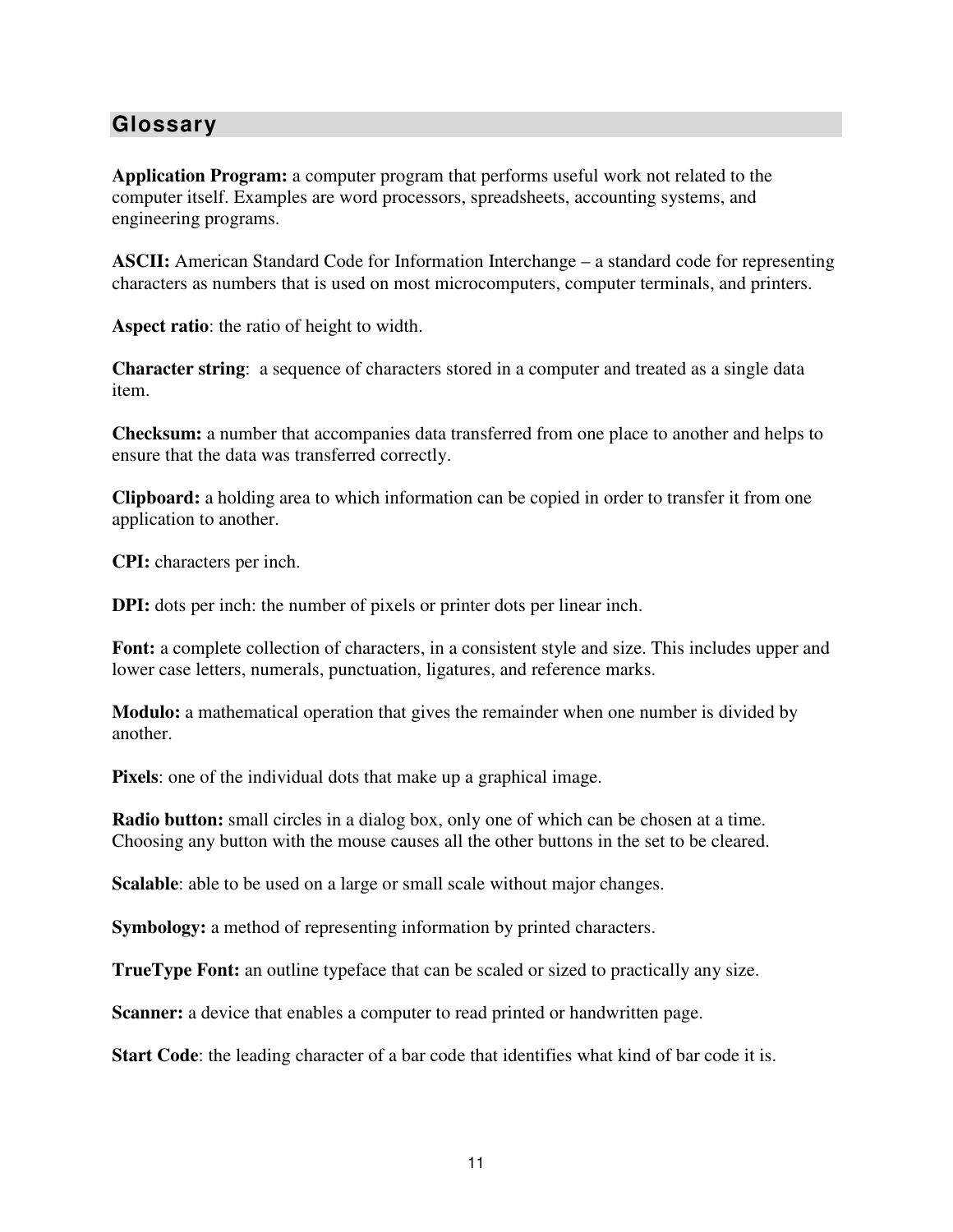**Stop Code**: the last character of a bar code that tells the bar code reader when it has reached the end of the code.

**Utility**: a program that assists in the operation of a computer but does not do the main work for which the computer was bought.

**Visual Basic Function**: a small program written in Visual Basic and used in some products like Excel, Access, or Word to help create bar codes.

> Copyright 1992-2012 by Elfring Fonts Inc. All rights reserved.

2020 Dean St, Unit N, St Charles, IL 60174 Phone: 1-630-377-3520 Fax: 1-630-377-6402 www.barcodingfonts.com